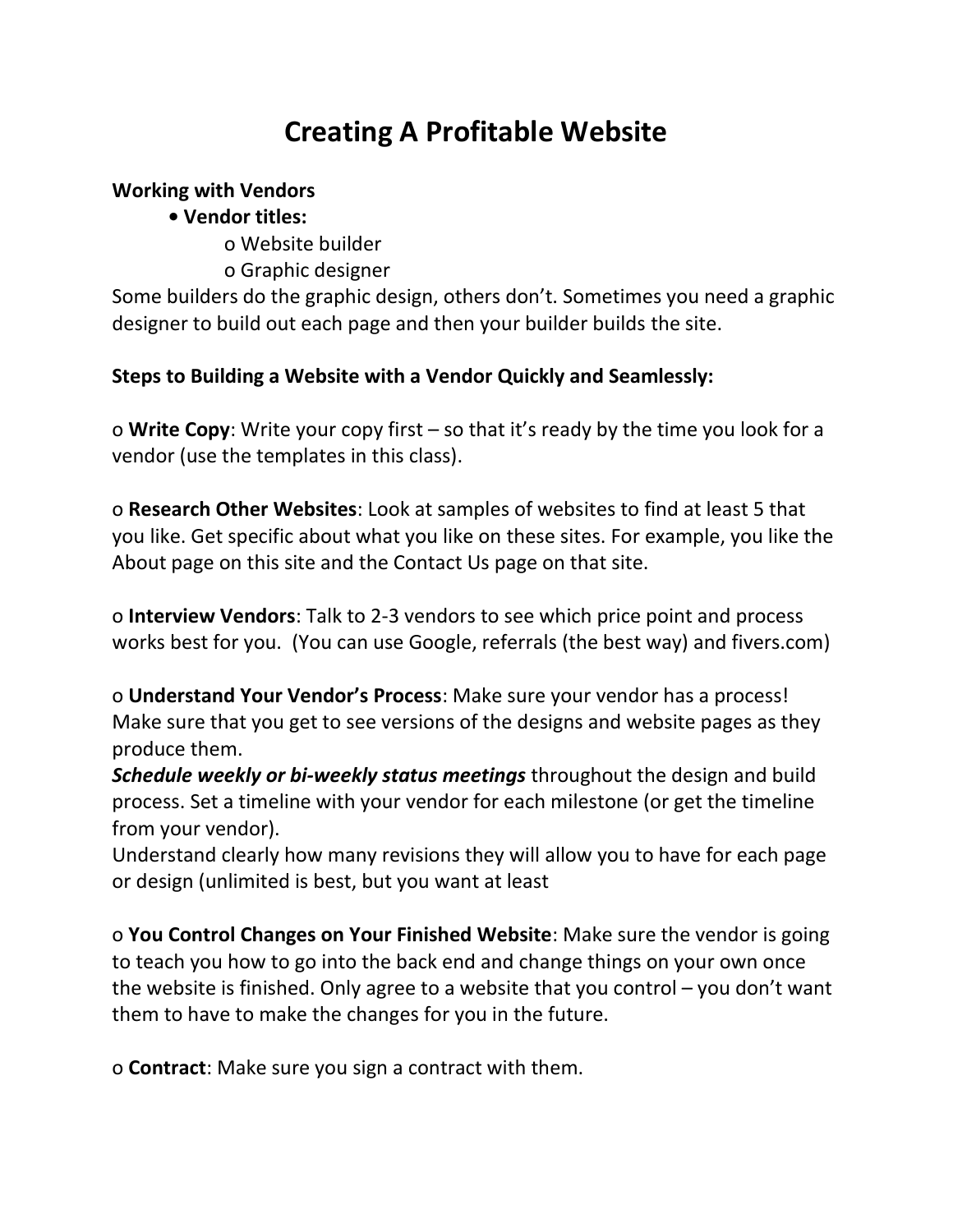o **Alignment Clause**: Ask what is possible if you don't like the initial designs or if the relationship isn't working for you.

Is there a way to do a phase 1, phase 2 setup? If not, be clear that you are taking a risk here – and it's OK to lose the money if it's not working for you.

o **Editing**: Be aware that you'll normally need to make LOTS of edits to each page. This isn't a sign that the vendor is bad  $-$  it's just that they need general direction from you. Be prepared to go through each page with a fine-toothed comb. You may want to ask a friend with a creative eye to help you look at pages during this process.

General Vendor Tips:

- Contract
- Clear process
- Weekly meetings (verbal processing)
- Open to feedback
- Numbers or progress reports
- Deadlines
- It's OK to walk away
- It's OK to lose money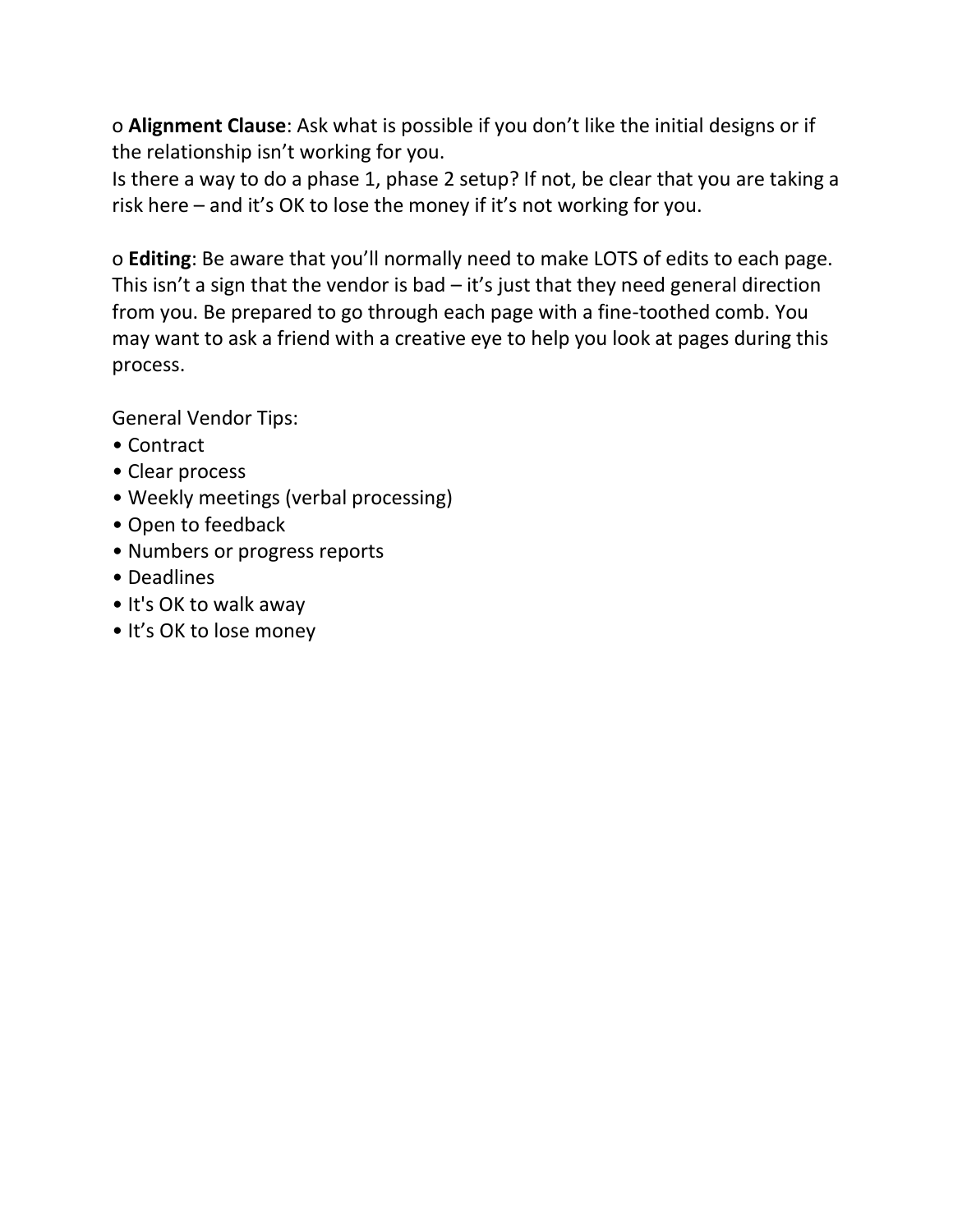# **Building A Starter Website Option**

## **1: One-Page Website**

- Great way to get started without a ton of cash flow
- Photo(s) of you
- Image of a free gift (optional)
- Opt-in to receive that free gift o Name
	- o Email
- **OPTIONAL** Full Website Coming Soon! Or More Details Coming Soon!

## **Option 2: Website Template Sites**

- Use a Wix or Squarespace website.
- These start around \$12 a month and can get you started right away!

## **Timelines and deadlines are important here! Don't spend forever on your website.**

## **Next Actions:**

• If you are choosing to build a starter website, pick an option and start writing.

• Choose a vendor to help you build your page if necessary.

• Be sure to put yourself on a timeline so that you don't spend unnecessary time here.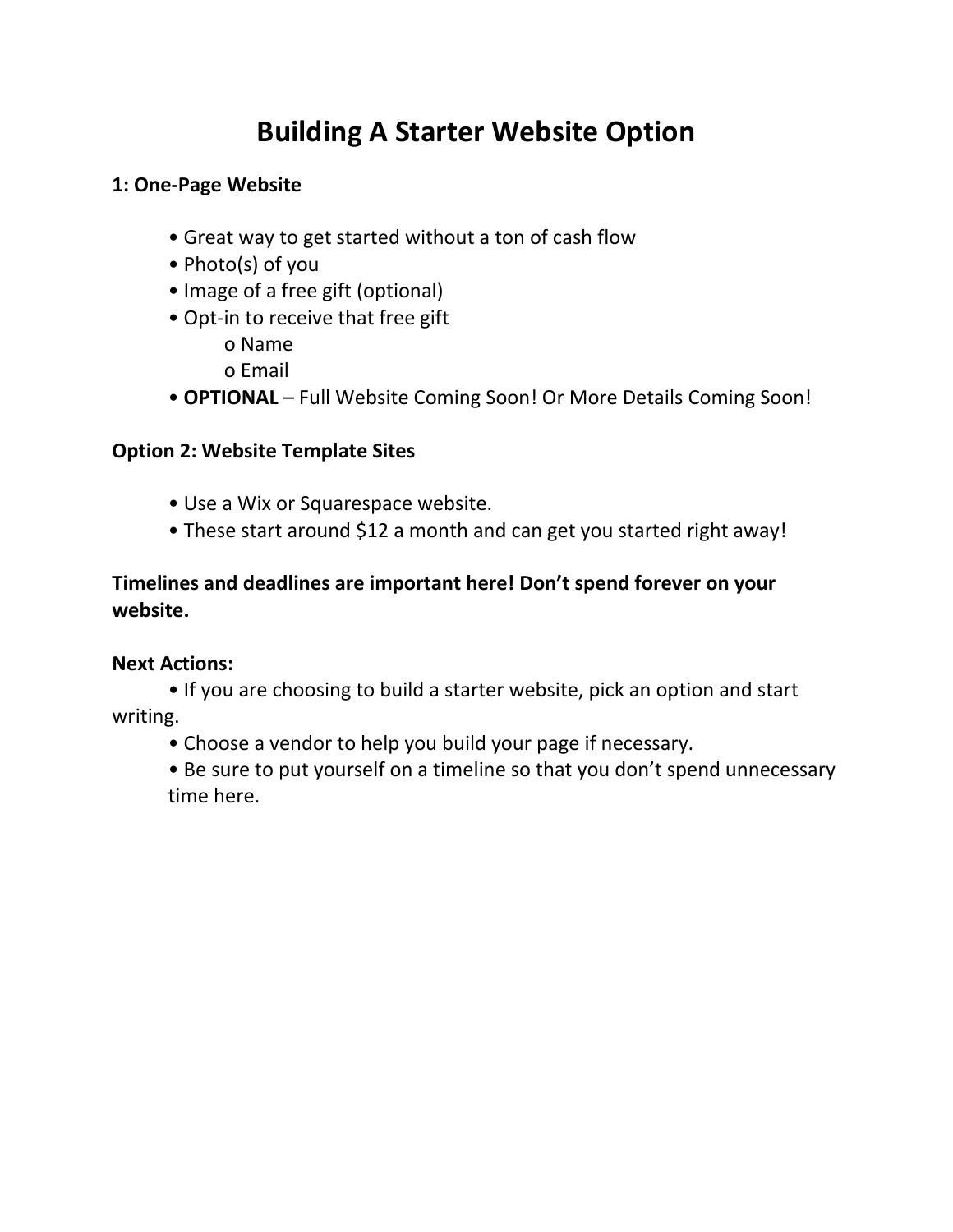## **Building a Website to Make Money**

Remember, it does not make sense to spend a lot of money on videos, branding and perfecting before you work with clients and really determine what you want to do.

## *You have to be able to get into your website and edit it yourself!!*

That's why I suggest **Wix** or **Square** to begin.

You can work up to **WordPress** or have someone set one up for you, and then show you how to update it.

### **Website Outcomes**:

Your clients will buy from you for these reasons:

- 1. Met you in person (networking, parties, etc.)
- 2. Saw you speak (workshops, events, etc.)
- 3. Referred to you from a friend (having clients = more clients)
- 4. Heard or saw you on a teleconference, webinar, podcast or interview
- 5. Read something that you wrote (longer process of getting to know you)
- 6. Bought from a sales letter or marketing piece that you wrote. This is very, very

rare – usually happens in combination with the other methods above.

### **To create a relationship with your clients:**

- Build a blog
- Create a free gift + newsletter sign up
- Provide links to your social media sites Website General Page Structure
- Pictures at the top of each page & copy below:

o Pictures should either be of you or other images or both o Please don't use cheesy stock images or literal images (e.g. – people throwing money, stick figures, etc).

### **Finding pictures:**

- 1. Get the emotion
- 2. Then go to a stock image site (free or purchase) images that work for you: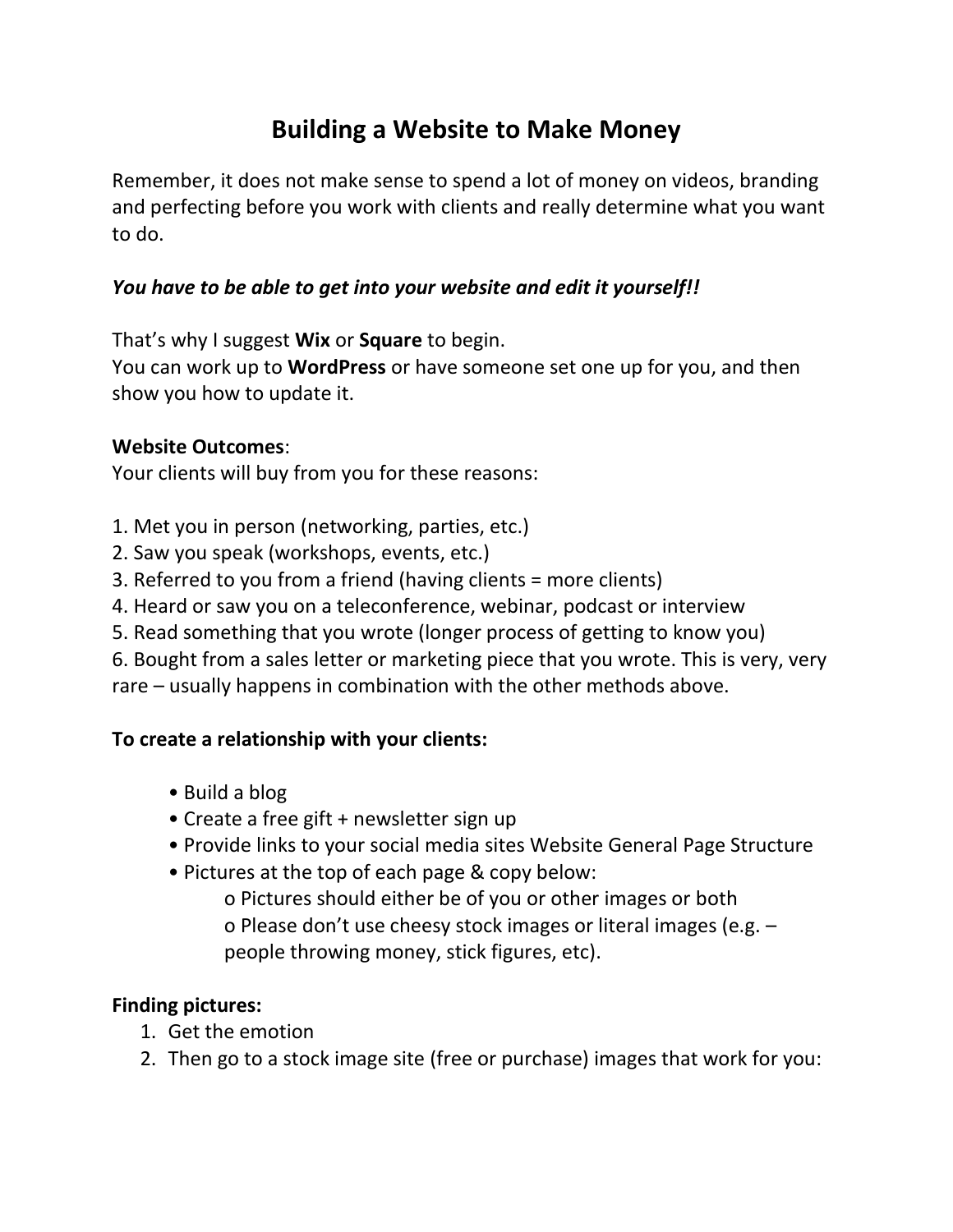#### o **Here are some links to paid sites**:

[www.shutterstock.com](http://www.shutterstock.com/) [www.istockphoto.com](http://www.istockphoto.com/)

#### o **Here are some links for free sites**:

<http://deathtothestockphoto.com/> <http://gratisography.com/> <https://unsplash.com/> <https://pixabay.com/>

#### **Next Actions**:

- Choose a platform for your website (on your own or with your vendor)
- Start to think about what kind of template you would like
- Understand how to choose images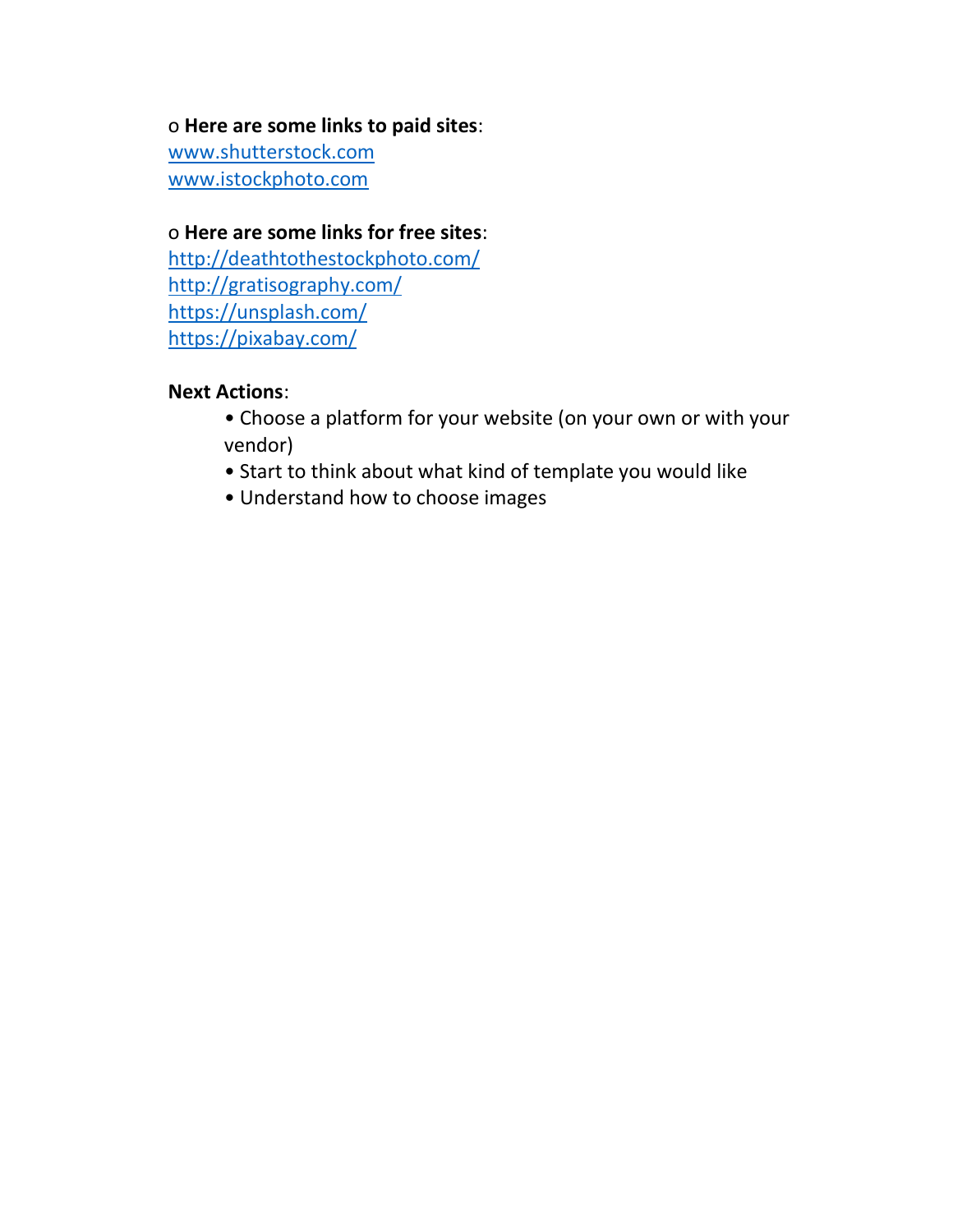## **Writing Copy for Your Website**

#### **– The 7 Basic Pages Seven Basic Pages**:

- o Home Page descriptor page about you
- o Start Here a longer page for your free gift
- o Blog (blog posts)
- o Offerings Products, Programs, Services, Events can be separated out onto different pages
- o About You
- o Testimonials/Success Stories
- o Contact Us

## **Writing and Creating Rules for Websites**:

- Don't spend forever writing copy! You can always change it.
- Write all the copy in a google doc at once, then send it to your website designer
- Show your copy to a friend, a client or a coach to get feedback (optional)
- Get your copy edited for grammar (not optional!)
- Once you send your copy and see it laid out on the pages, you may continue to edit it down or up
- Be patient with yourself as you see each page
- Building pages takes LOTS of revisions and changes
- This is a major project and takes time

### **1. Home Page:**

a. See the home-page formula below

### **2. Start Here**

a. This page should have a benefit-full description of your free gift plus an opt-in

## **3. Programs/Services/Events/Products**

a. See formula below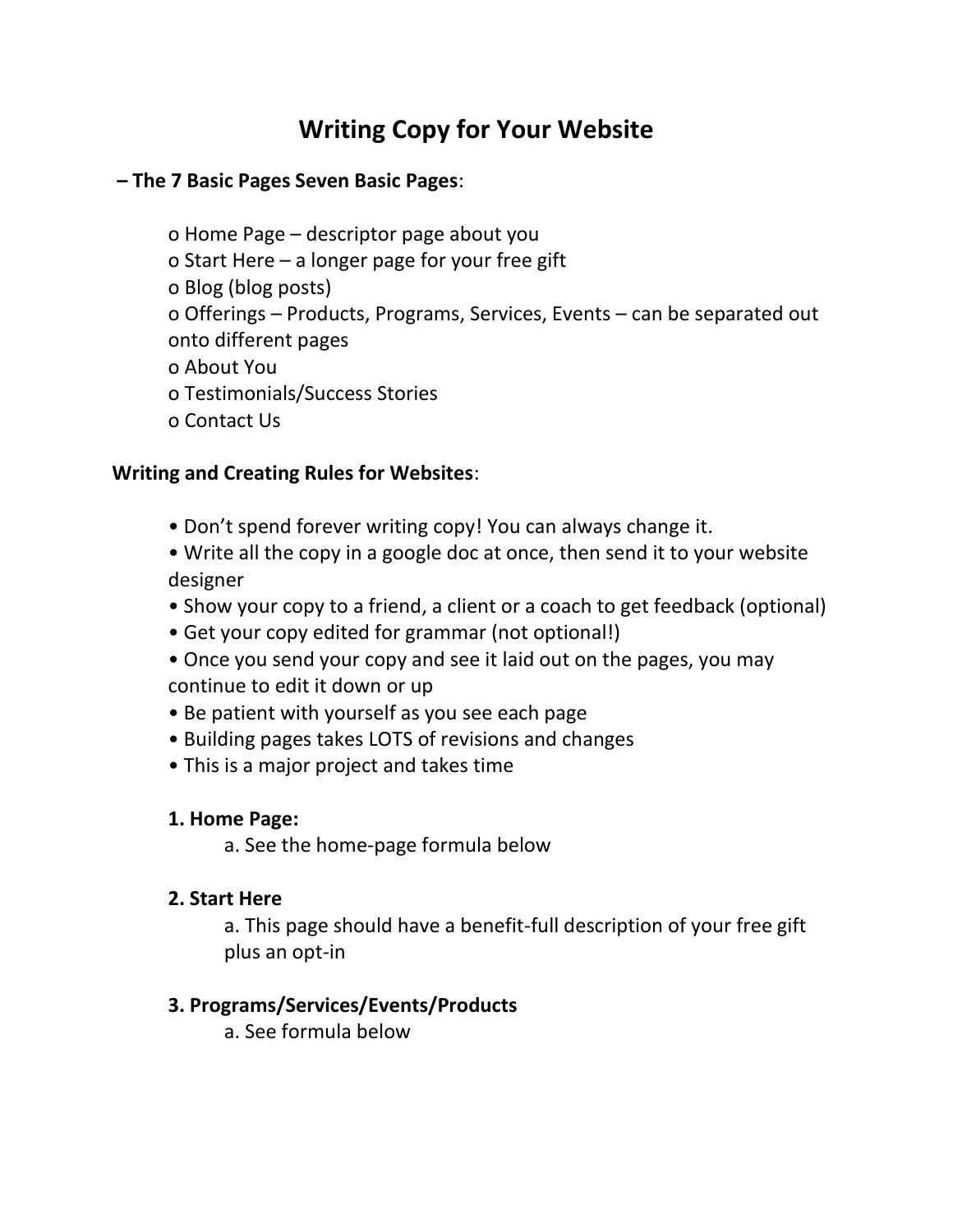### **4. Blog (blog posts)**

a. This is where you post your articles each week

b. See formula below for how to set up this page

## **5. About You**

a. See formula below

## **6. Success Stories**

Begin collecting testimonials from clients – you only need about two to start with. If you don't have clients yet, use testimonials from friends or colleagues. See the formula below.

## **7. Contact Us**:

a. For most sites this is a plug-in that your webmaster can easily install – contact form plug-in

## **Home Page Formula:**

### 1. **Headline**

## a**. Option 1: Point of View**

i. What's your stance on your industry or market?

## **ii. Examples:**

1. Most entrepreneurs work twice as hard as they need to and make half as much money as they could.

2. Quality time doesn't need to be limited to the weekends. We help you get that homework done.

3. Real health starts by counting chemicals, not calories.

## b. **Option 2: Awesome Benefit Driven Headline**

i. What would life be like if you no longer had to worry about money?

ii. Isn't it time to fit into every piece of clothing in your closet? iii. You can create time for yourself and your business.

## 2. **Connect with them over emotions**

a. List the emotions they are feeling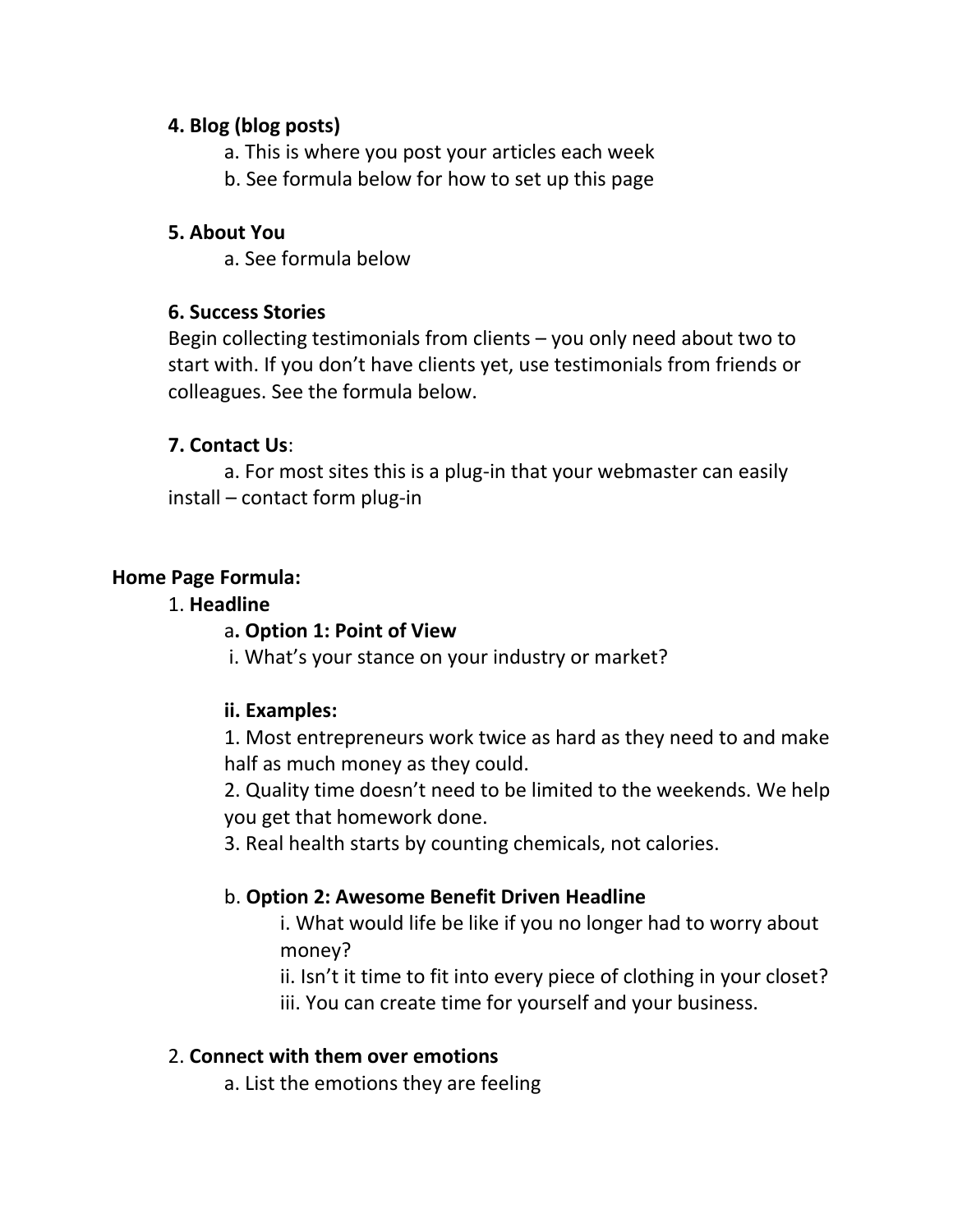b. List why you totally understand and can help

i. Running a business can be the most overwhelming task around. Not only are you serving your clients day in and day out, you also have to manage your schedules, your bills, your office – it can be downright exhausting. It doesn't have to be this way…

## 3. **Solutions they could have**

- a. List the solutions, outcomes they could have
- b. It doesn't have to be that way… you could…
- c. There is a way to…
- d. Imagine if you could have…
- e. We show you how to…
	- i. e.g.: More time off
	- ii. e.g.: An overflowing practice

## 4**. Call to Action**:

a. For more information check out our free gift, how to create more money while still preserving your life – link to your start here page or just a pop-up box where they can put their name and email for your free gift

## **Start Here Page Formula**

\*Note – this is the same free gift that you use on your home page and everywhere else on your website

 $*$  The purpose of this page is to get people to click on this page first – so that they will immediately opt-in and become a part of your list. That way you can begin building a relationship with them.

• **Headline** (can be over picture or top of page):

The biggest problem that your client has and that your free gift will solve

- How your free gift will help them solve this problem (1-2 sentences)
- 3-4 bullet points with the benefits of your free gift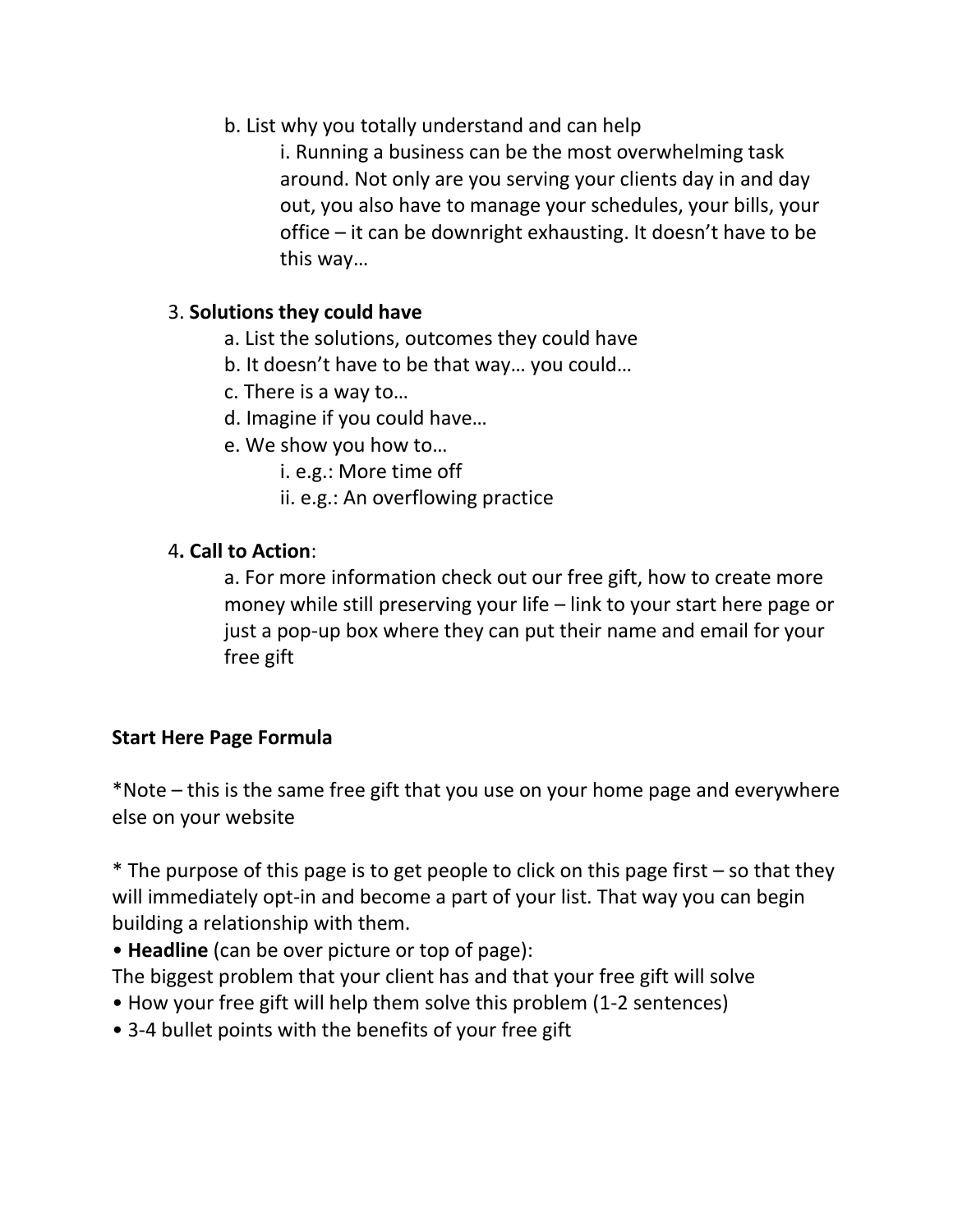• A call to action & opt-in button Programs/Services/Products/Events Formula: On this page you will have a description of each program/product or service or event that you offer.

Each program/product or service description should be no longer then 3-4 sentences. If your program has a sales page associated with it, you can put a link at the end of the shorter description that says, click here for more information.

1. Describe who the program is for.

2. Describe the problems your clients are struggling with.

3. Describe the results/benefits your clients will get from doing your program.

4. Describe in general the format of the program. This is not specific (number of sessions, times). This is general such as whether it is one-onone or group. You don't want to overwhelm your reader with all the details of the program. You want to entice them into signing up to talk to you about the program.

5. At the end of the description:

a. If you are interested in learning more about this program, please contact us. Give a link to your Contact Us page (or a link to the sales page if there is one).

\*\*\* If your program is a group program that has its own sales page, you would put this instead: To learn more about this program click here [link to the sales page].

### **Example**:

Ultimate Health Private Program: My one-on-one program is for those that want to lose at least 5-15 pounds. If you're like most women, you struggle because you know what to eat and what kinds of workouts you should be doing – but you just don't know how to fit it all into your busy life. Or you've tried everything and it's just not working! In this program, I'll provide you with a blanket of support to hit your goals. Most of my clients start losing weight in the first month and lose at least 10 pounds by month 3. Are you ready to stop going it alone and create the body that you've always imagined? Let's get going. The first step is to contact us. – **LINK TO CONTACT US PAGE**.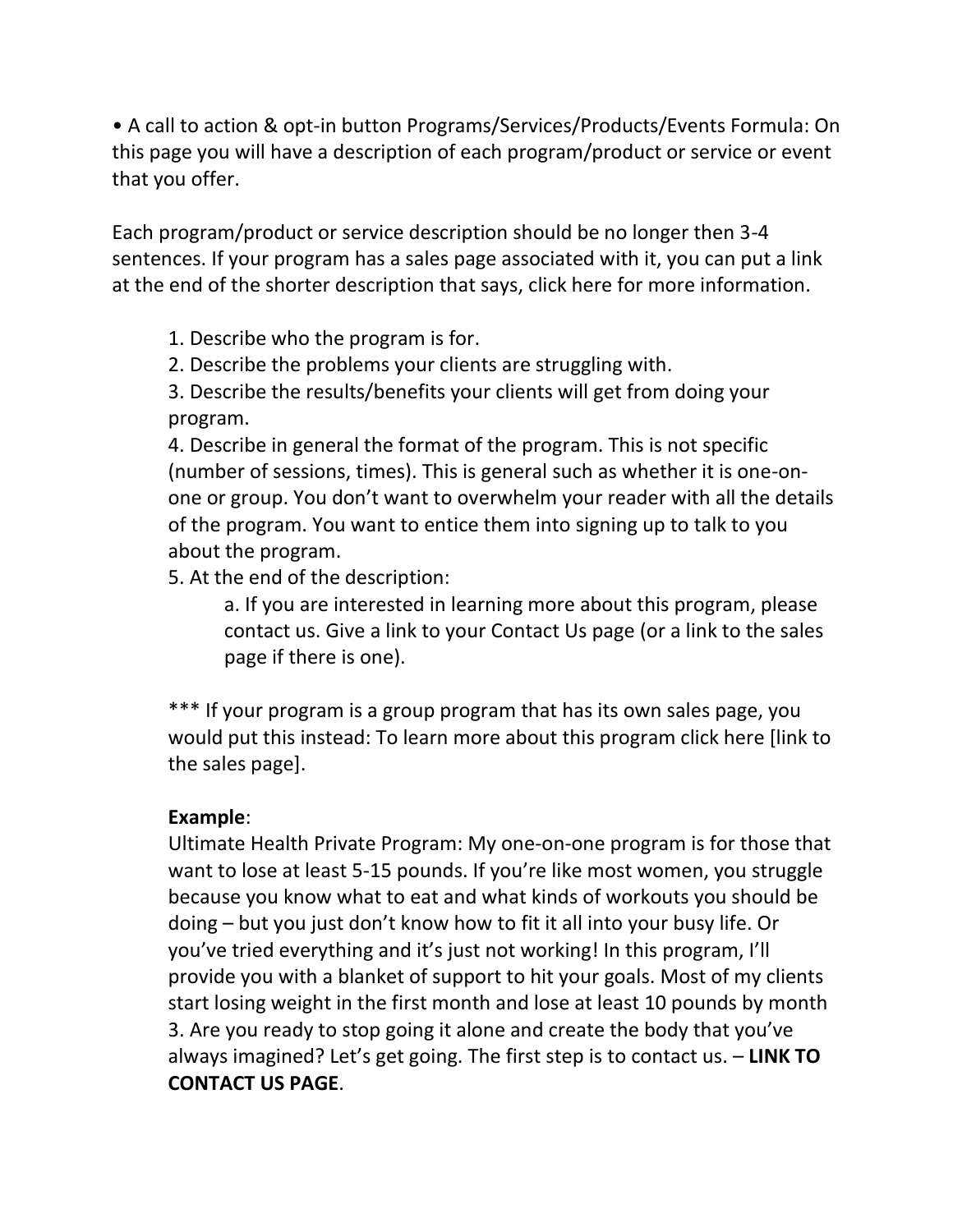## **Blog Page Formula**

This page should be set up so that people can read your blogs and then opt into a free gift that relates to your blog article. It's also a place where they could buy a low-priced offer (when you have one). This takes advantage of cold traffic coming to read your blog.

\*Note that you may only have one free gift on the top right to start with, that's fine – over time you can add free gifts.

### **About You Page Formula**:

### **For 1-1 Work:**

- This is where you write out a shortened version of your signature story either struggle or soapbox. About 100-300 words.
- You can also put a video here to introduce yourself to people 1-3 minutes tops.

### **For Corporate Work:**

- You may want to make this page more about your unique methodology
- What you have done for clients in the past
- Your successes
- You can even add case studies here

### **Success Stories/ Testimonials/Case Studies Page Formula:**

This page should list your testimonials in a structured way.

• Each testimonial should include a photo, full name, title (website is optional – these change, so be sure to check periodically that the links are still working). • Try to make sure that the testimonials are all the same length – 40-50 words at the most and include a title.

• All photos should be the same size.

**Example**: "Opened perspectives I would not have arrived at myself…" At this point I am starting my business. I can only advise EVERYONE who thinks about becoming an entrepreneur to work with Kath… only then will you be able to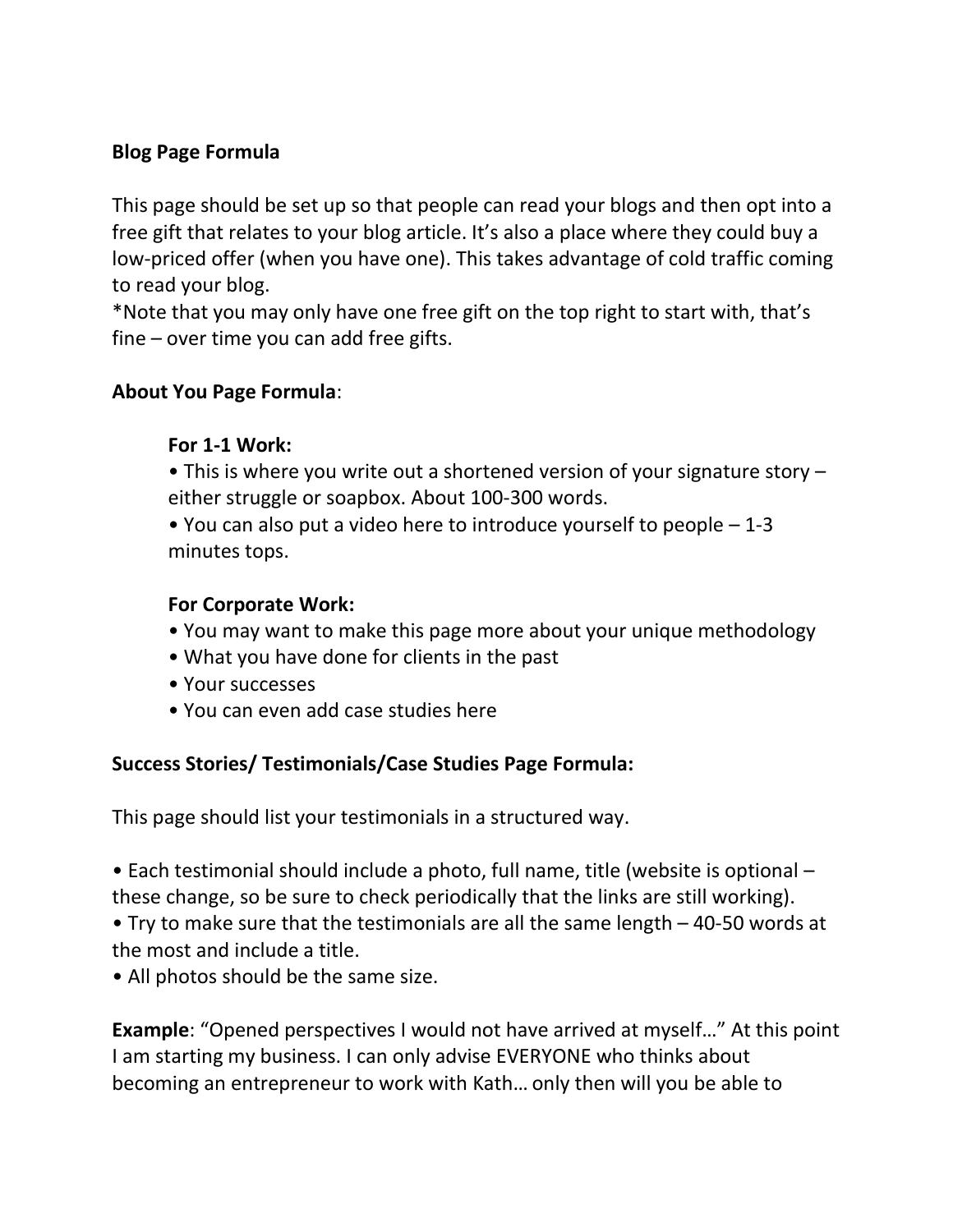decide whether you can – and actually go out on your own! -Beth Slater, Healthy You

#### **Questions to Send to Clients to Receive Testimonials**:

This is the template you should send to clients or past colleagues to get their testimonials. Please adjust it to your business:

#### **Example**: Health Coaching

How was your health/weight/life before working with Kath? How did you experience the program with Kath? What did you like about it? What were the top 3 concrete results that you experienced from the program (we love numbers here)?

#### **Example**: Transcription

How did you deal with Transcription before working with Transcription USA?

How did you experience working with Transcription USA?

What did you like about the company?

What were the top 3 concrete results that you experienced from working with Transcription USA (we love numbers here)?

### **Contact Us Page Formula**

This is the form where you put your company phone number and allow them to submit questions or comments.

It includes boxes for:

- Name\*
- Email\*
- Phone\*
- Message\*
- \*All boxes required